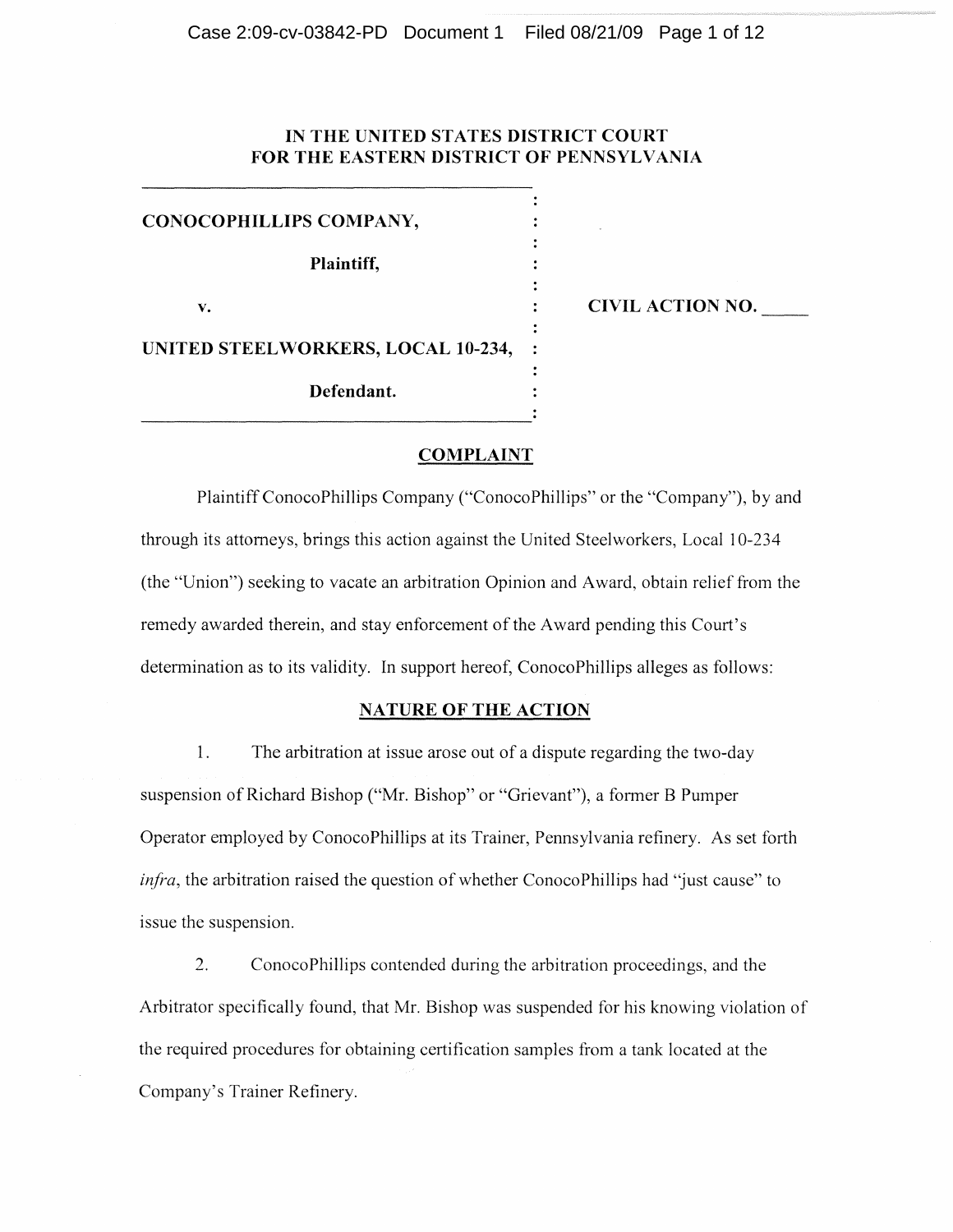# Case 2:09-cv-03842-PD Document 1 Filed 08/21/09 Page 2 of 12

3. The Arbitrator also acknowledged that Mr. Bishop previously had received a verbal warning for his issuance of deficient safe work permits and a written warning for opening the wrong transfer valve, which caused butane to contaminate a sphere of highly flammable pressurized propane gas.

4. Despite these findings, the Arbitrator nevertheless concluded that the Company did not have just cause for the two-day disciplinary suspension imposed on Mr. Bishop, reduced that suspension to a written warning, and awarded Mr. Bishop two days' pay.

5. Specifically, the Arbitrator made an express finding that progressive discipline was required and then created and imposed upon the parties a five-part progressive discipline structure, despite the fact that the parties' Collective Bargaining Agreement ("CBA" or "Agreement") contains no reference—much less a requirement of progressive discipline.

6. Rather than making an independent determination as to whether the twoday suspension was warranted under the circumstances, the Arbitrator merely concluded that the two-day suspension "was not the next 'building block '" in his five-part progressive disciplinary system, crediting testimony of the Union President and the Grievant that they did not receive notice of the written warning issued for the sphere contamination until arbitration was requested. For this reason, the Arbitrator concluded, the two-day suspension was unjustified.

7. In reaching this conclusion the Arbitrator manifestly disregarded the Grievance and Arbitration Procedure provision of the parties' CBA expressly restricting him to the specific terms and provisions of the Agreement and prohibiting him from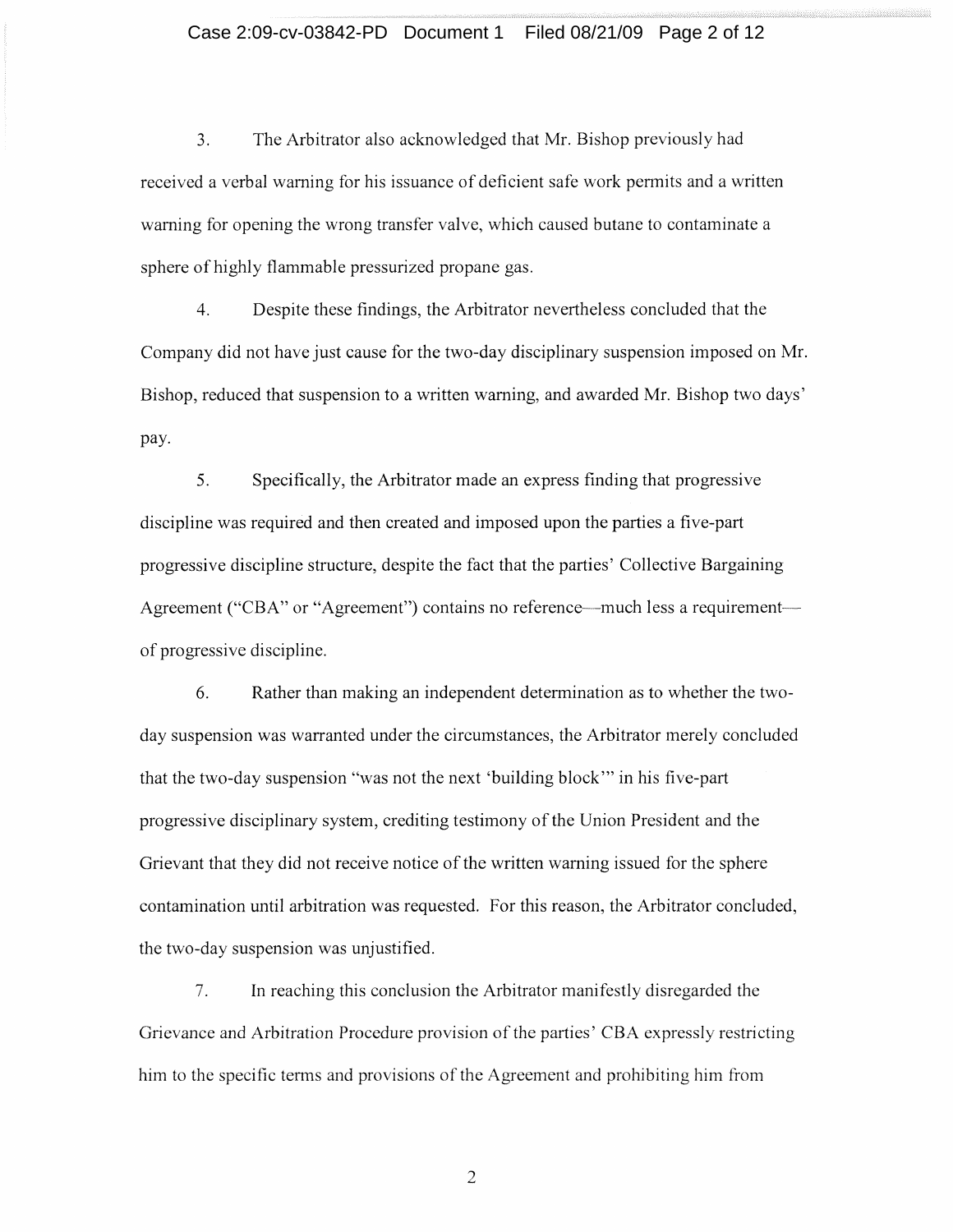# Case 2:09-cv-03842-PD Document 1 Filed 08/21/09 Page 3 of 12

adding to, subtracting from, or in any way altering any of the provisions of the Agreement.

8. The Court should vacate the Opinion and Award because the Arbitrator exceeded the authority accorded to him by the CBA between the parties. The Opinion and Award is contrary to the terms of the parties' CBA and does not draw its essence from that CBA.

#### **PARTIES**

9. ConocoPhillips is a Delaware corporation with its headquarters located in Houston, Texas. The Company operates the Trainer Refinery located along the Delaware River in Trainer, Pennsylvania. At all times relevant to this dispute, ConocoPhillips was an employer within the meaning of Section 2(2) of the National Labor Relations Act ("NLRA"), 29 U.S.C. § 152(2), and Section 301 of the Labor Management Relations Act ("LMRA"), 29 U.S.C. § 185.

10. At all times relevant hereto, ConocoPhillips was engaged in an industry affecting commerce within the meaning of the LMRA, 29 U.S.C. § 185.

11. Defendant, United Steelworkers, Local 10-234, is an unincorporated association. At all times relevant hereto, the Union was a labor organization as defined in Section 2(5) of the NLRA, 29 U.S.C. § 152(5), and Section 301 of the LMRA, 29 U.S.C. § 185, and was recognized by ConocoPhillips as the exclusive collective bargaining representative for a bargaining unit of non-supervisory employees engaged in refining as conducted by ConocoPhillips at the Trainer Refinery.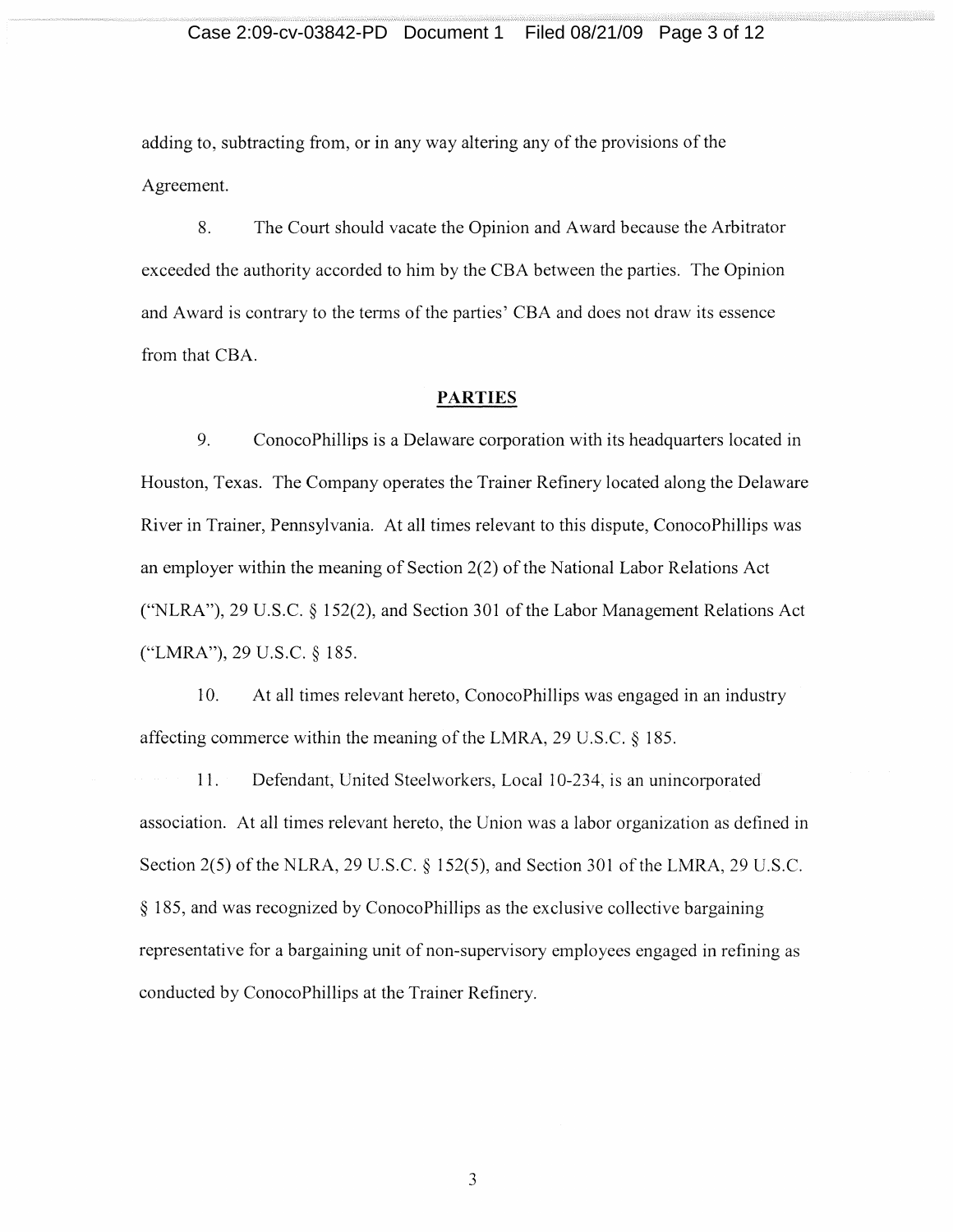12. At all times relevant hereto, the Union represented employees in an industry affecting commerce within the meaning of29 U.S.C. § 185 and represented employees in this judicial district for the purpose of collective bargaining.

# **JURISDICTION AND VENUE**

13. The claim asserted in this Complaint is brought under Section 301 of the LMRA, 29 U.S.C. § 185.

14. Jurisdiction of this Court is based on Section 301 of the LMRA, 29 U.S.C. § 185, and 29 U.S.C. §§ 1331 and 1337.

15. Venue in this District is proper under 28 U.S.C. § 1391 and 29 U.S.C. § 185. This is a judicial district in which Defendant's duly authorized officers or agents at all relevant times have been engaged in representing or acting for employee members, and in which Defendant maintains an office.

16. The arbitration at issue took place at the offices of the American Arbitration Association, 230 South Broad Street, Philadelphia, Pennsylvania.

17. This action is timely filed under the Pennsylvania Uniform Arbitration Act, 42 Pa. C.S.A. § 7301 *et seq.,* as it was filed within 30 days after ConocoPhillips received notice of the Arbitrator's Opinion and Award that is the subject of this action.

# **FACTS**

18. At all times relevant to this proceeding, ConocoPhillips and the Union were parties to a Collective Bargaining Agreement. A copy of the CBA is attached hereto as Exhibit A.

19. Article 24.1 of the CBA provides that " $[t]$ he Company may discipline an employee for just cause."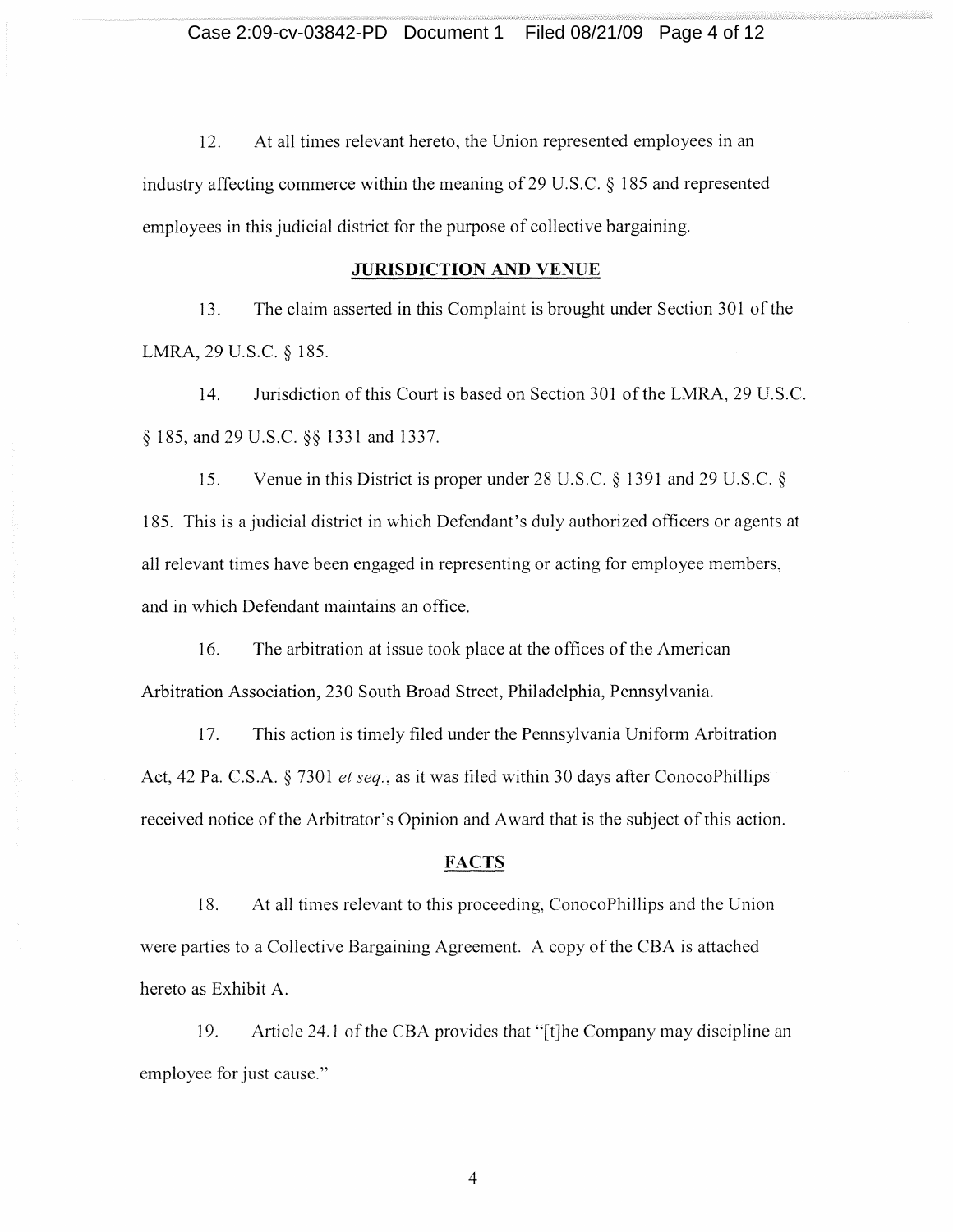# Case 2:09-cv-03842-PD Document 1 Filed 08/21/09 Page 5 of 12

20. Article 24.3 further provides that "[c]ommitting a posted offense, failing

to obey working rules, or unsatisfactory work performance may be cause for discipline."

21. The CBA does not otherwise specify the penalties for commission of a

posted offense, violations of work rules, or unsatisfactory performance.

22. Article 25 of the CBA provides for a Four Step Grievance and Arbitration

Procedure in the event that the Union, on behalf of a member employee, disagrees with

the Company's decision to discipline an employee. Of relevance herein is Step 4, which

provides as follows:

If satisfactory settlement is not reached at Step 3, the grievance may be carried to arbitration at the written request of either party to the other within twenty (20) working days after the Company's answer in Step 3. The Union or the Company shall request the AAA to submit a list of seven (7) arbitrators each of whom must be members of the National Academy of Arbitrators from which one shall be selected to hear the grievance. However, if either party is dissatisfied with the list, additional lists may be requested from the AAA. In no event shall the parties request more than three (3) lists. **In reaching a decision, the arbitrator shall be restricted to the specific terms and provisions of this agreement, and shall not add to, subtract from, or in any way alter any of the provisions of this Agreement.** 

\* \* \*

CBA, Article 25.8 (emphasis added).

# **A. Mr. Bishop's Employment History**

23. At all times relevant hereto, Mr. Bishop was employed by ConocoPhillips'

Trainer Refinery as a B Pumper Operator assigned to Area 6 of the Refinery.

24. Mr. Bishop's date of hire was September 27, 2004.

25. As a new employee, Mr. Bishop underwent a lengthy, six-month training

program consisting of fundamental safety training, operations classroom training, on-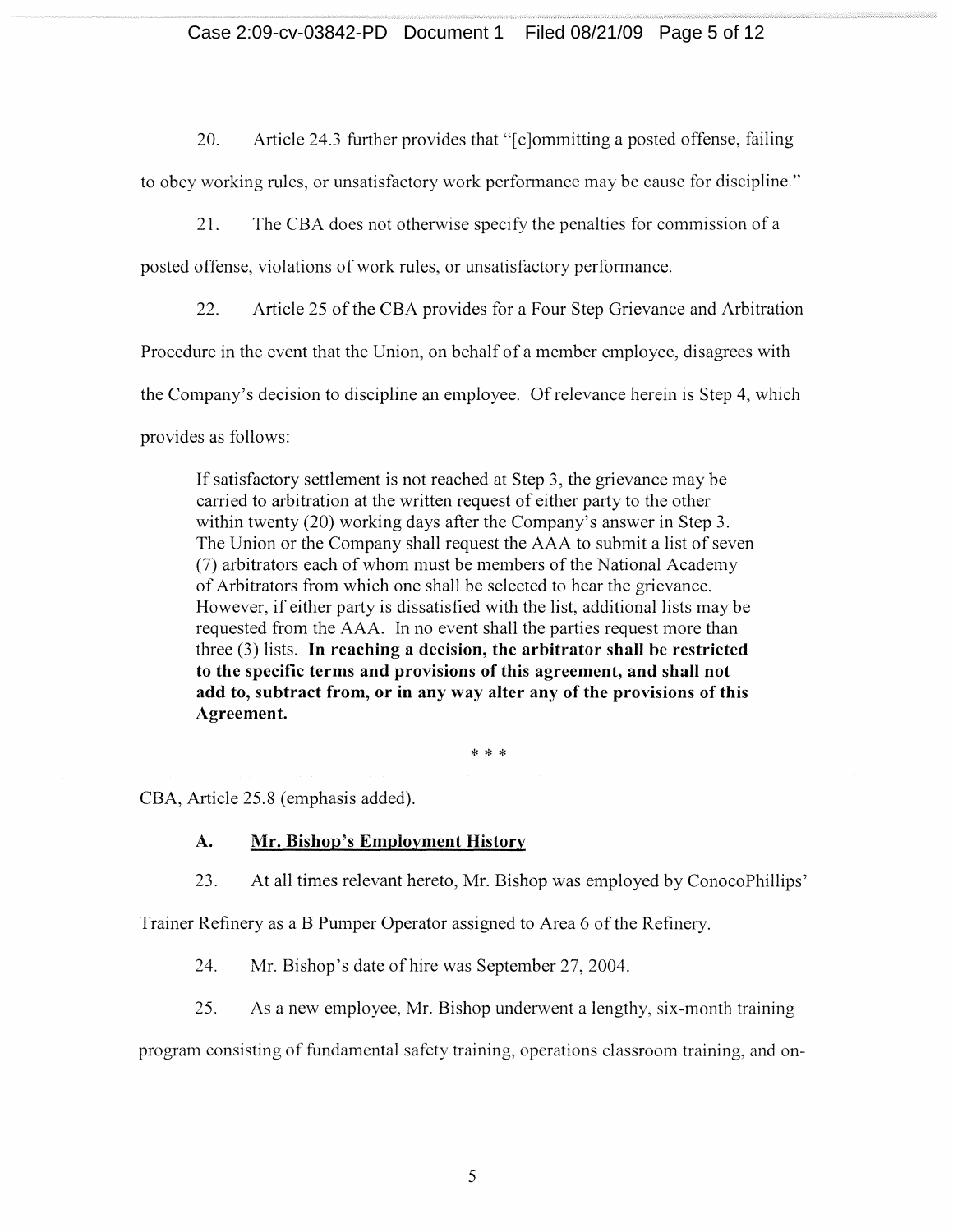# Case 2:09-cv-03842-PD Document 1 Filed 08/21/09 Page 6 of 12

the-job training, and which covered specific chemical transfers and line-ups, as well as written procedures for all job tasks.

26. At the completion of this training Mr. Bishop was administered written tests and field tests to determine his proficiency in the job for which he had trained and thereafter received his qualification as an operator.

# **B.** Mr. Bishop Improperly Issues Safe Work Permits

27. On November 9,2005, Mr. Bishop signed and issued safe work permits for work to be performed on 157 tank.

28. A routine audit of the required permitting revealed a number of deficiencies in the permits issued by Mr. Bishop, thereby necessitating the stoppage of work on 157 tank until the permits were properly and accurately completed.

29. One day later, Business Team Leader Colin Franks ("Mr. Franks") met with Mr. Bishop and issued him a verbal warning for failing to follow proper procedure for issuing the safe work permits.

30. During this meeting Mr. Bishop admitted that he failed to review the permits before signing them and did not dispute that he had failed to follow proper procedure for issuing the permits.

# **C. Mr. Bishop Misaligns Transfer Pipes, Causing the Contamination of a Sphere of Highlv Flammable Pressurized Propane Gas**

31. On October 26, 2005, the Company received a shipment of butane from the Texas Eastern Pipeline, and Mr. Bishop was directed by his Console Supervisor, Bernie Friel, to line up the butane shipment to 515 sphere.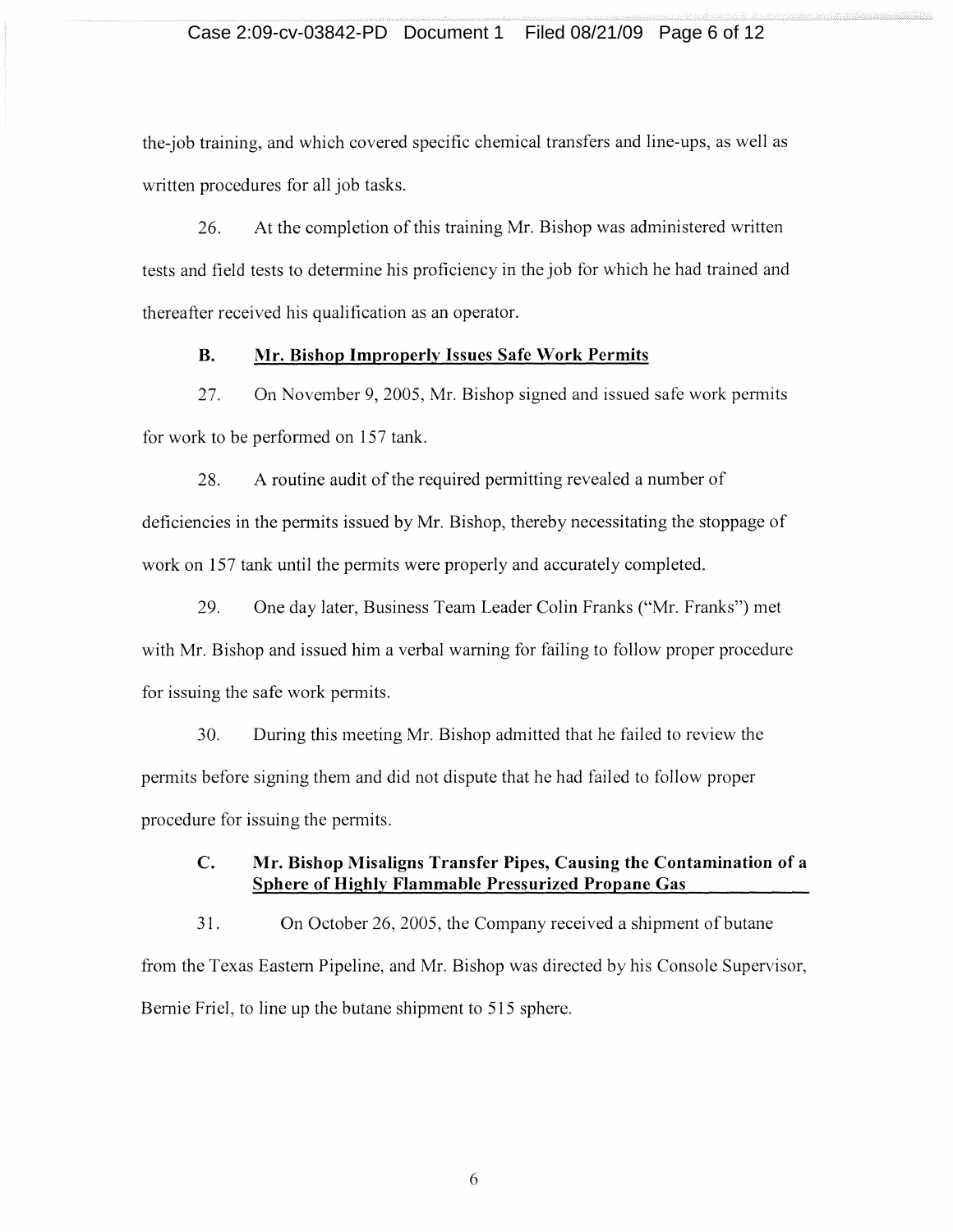# Case 2:09-cv-03842-PD Document 1 Filed 08/21/09 Page 7 of 12

32. Mr. Bishop, however, opened the wrong valve, which directed the butane transfer to a sphere of highly flammable pressurized propane gas (propane sphere 520) and contaminated the product therein.

33. Mr. Bishop's error resulted in significant economic loss to the refinery and a serious safety threat to Mr. Bishop, refinery personnel, and the community at large.

34. Mr. Franks investigated the sphere contamination incident, and, on January 18,2006, issued Mr. Bishop a written warning.

#### **D. Mr. Bishop Fails to Follow Required Sampling Procedure**

35. On September 4, 2007, Mr. Bishop again failed to follow procedure when he was directed by his Console Supervisor to sample a tank for certification.

36. Specifically, the gauging and sampling procedure that Mr. Bishop was required to follow, titled "Area 5/6 Gauging and Sampling Procedure," mandated that Mr. Bishop take three different samples—one from the upper third of the tank, one from the middle third of the tank, and one from the bottom third of the tank, to obtain a representative sample of the entire tank.

37. To obtain each of these samples, including the sample from the bottom of the tank, Mr. Bishop was required to climb a ladder to the top of the tank, open the gauging hatch, and lower a one-quart bottle attached to gauging tape down into the product.

38. Mr. Bishop, however, obtained each of the samples from a valve located at the bottom of the tank.

39. On September 18, 2007, Mr. Franks met with Mr. Bishop to discuss the improper smnpling incident. At this meeting Mr. Bishop did not deny taking the improper samples.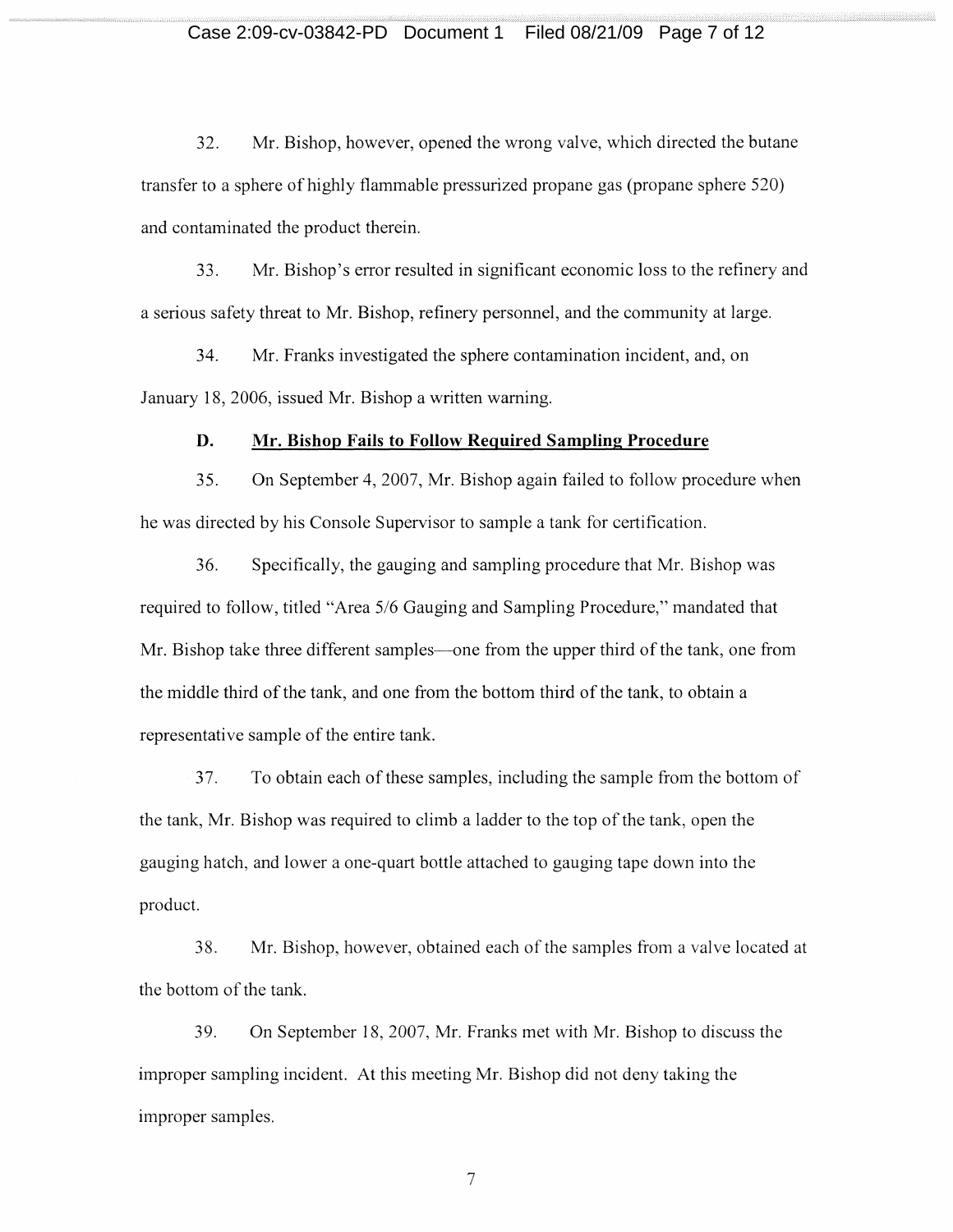40. Accordingly, on September 18, 2007, Mr. Bishop was issued a two-day suspension for his failure to follow the proper procedure for obtaining certification samples.

# **E. Mr. Bishop Grieves His Suspension**

41. On September 21, 2007, the Union filed a grievance alleging simply that the suspension was "too harsh."

42. The Company denied the grievance at all levels, and the Union elevated the grievance to arbitration.

#### **F. The Arbitration Proceeding**

43. E. Light. An arbitration hearing was held on May 7,2009, before Abitrator Robert

44. At the hearing, the parties stipulated that the following issue would be submitted to Arbitrator Light: "Was there just cause for the two (2) day suspension imposed on Richard Bishop? If not, what shall be the remedy?" See Opinion and Award of Arbitrator Robert E. Light ("Opinion and Award") at 2 (attached hereto as Exhibit B).

45. On June 15, 2009, the parties submitted post-hearing briefs.

# **G. The Arbitrator's Decision**

46. On or about July 22, 2009, the parties received an electronic copy of the Opinion and Award issued by Arbitrator Light.

47. In his Opinion and Award, the Arbitrator found that "the grievant violated the written and required operating procedures for obtaining certification samples from Tank 157 on September 4, 2007" and that "[h]e knew what those procedures were and he simply did not follow them, offering no legitimate excuse for not doing so." Opinion and Award at 8.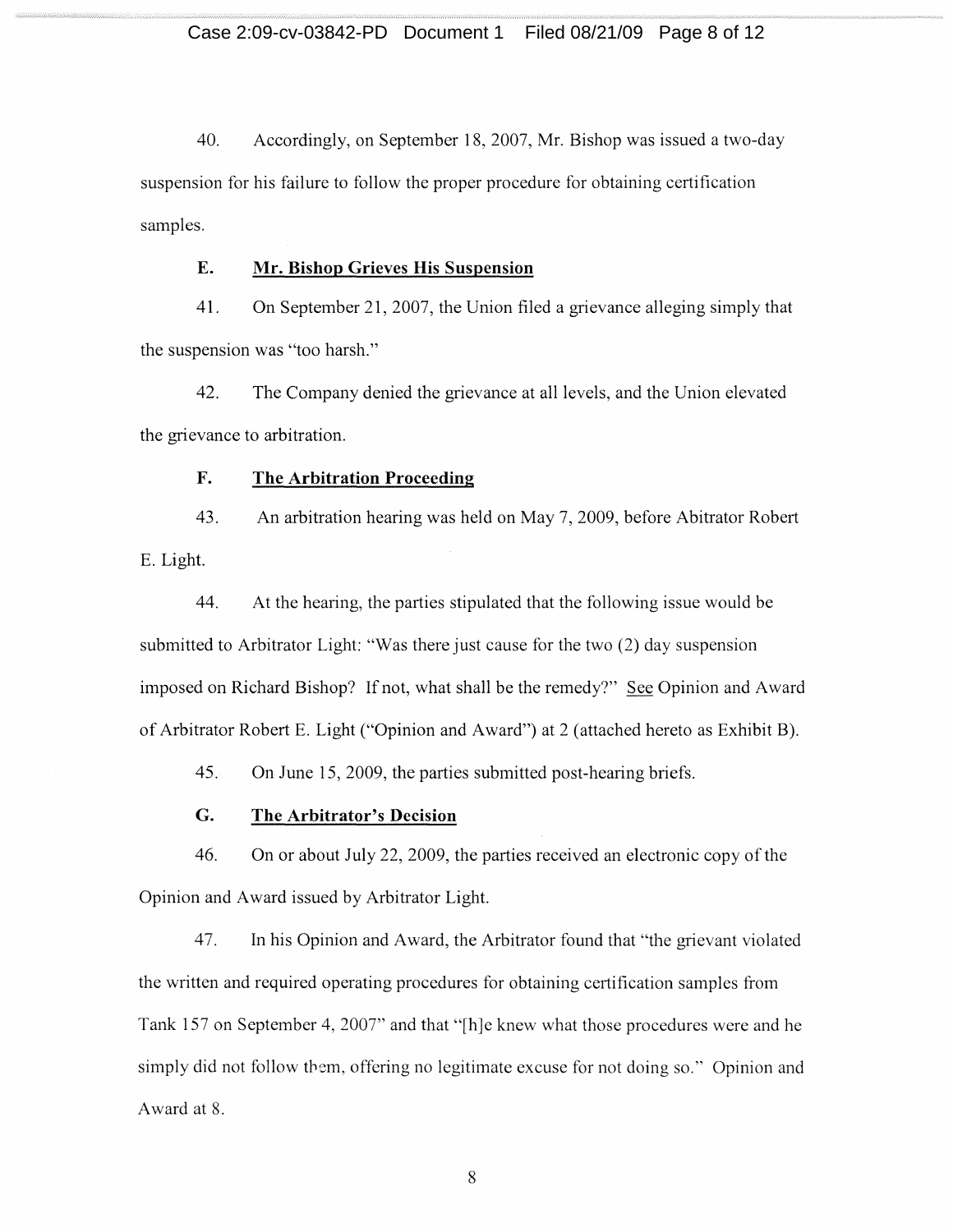# Case 2:09-cv-03842-PD Document 1 Filed 08/21/09 Page 9 of 12

48. The Arbitrator also acknowledged that Mr. Bishop had previously received a verbal warning for his issuance of deficient work pennits and a written 'warning for his misalignment of transfer pipes resulting in the contamination of the propane sphere, stating, "there were some prior issues regarding the grievant: one involving safe work permits and also the issuance of a written warning respecting switches where the grievant opened the valve which directed the butane transfer to propane sphere 520 rather than butane sphere 515." Opinion and Award at 5.

49. Despite these findings, the Arbitrator concluded that the Company did not have just cause for the two-day disciplinary suspension imposed on Mr. Bishop.

50. Specifically, the Arbitrator concluded that ConocoPhillips was obligated to adhere to a five-part progressive discipline structure created by the Arbitrator himself and consisting of "an oral warning, a written warning, a penalty of some duration, perhaps a penalty of longer duration and subsequently, if no improvement is made, then termination." Opinion and Award at 8.

51. According to the Arbitrator, the Union and Mr. Bishop had not been made aware of the written warning placed in Mr. Bishop's file for his contamination of the 520 propane sphere and, therefore, the two-day suspension was not the appropriate "next 'building block' in the progressive disciplinary scheme." Opinion and A ward at 8-9.

52. The parties, however, never agreed to any such progressive discipline system.

53. Nevertheless, the Arbitrator concluded that the two-day suspension for Mr. Bishop's knowing violation of the required procedures for obtaining certification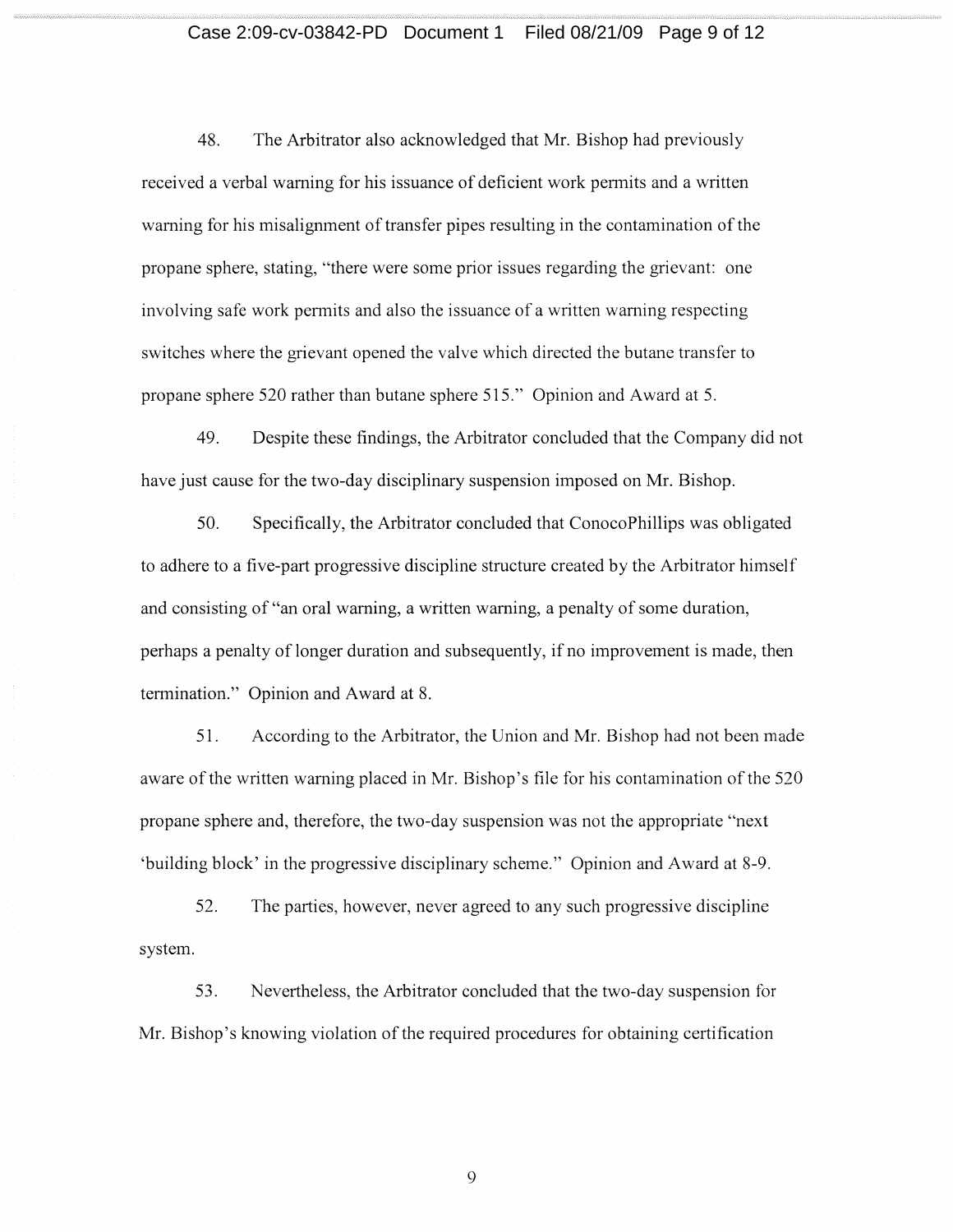# Case 2:09-cv-03842-PD Document 1 Filed 08/21/09 Page 10 of 12

samples should be reduced to a written warning, with Mr. Bishop being made whole for the two days in question. Opinion and Award at 8-9.

54. The Opinion and Award should be vacated because the Arbitrator exceeded the scope of his authority under the CBA.

55. Article 24.1 of the CBA authorizes ConocoPhillips to discipline employees for "just cause," and Article 24.3 provides that "[c]ommitting a posted offense, failing to obey working rules, or unsatisfactory work performance may be cause for discipline." See CBA (Exhibit A), at p. 32. Neither of these provisions, nor any other provision of the CBA, specifies the penalties to be imposed for the commission of posted offenses, failure to obey work rules, or unsatisfactory performance.

56. The Grievance and Arbitration Procedure in the CBA provides that "[i]n reaching a decision, the arbitrator shall be restricted to the specific terms and provisions of this agreement, and shall not add to, subtract from, or in any way alter any of the provisions of this Agreement. See CBA (Exhibit A) Article 25.8, at p. 36.

57. The Arbitrator disregarded this language and ordered that, although Mr. Bishop had clearly and knowingly violated the Company's procedures for obtaining certification samples and had been issued both a verbal warning and a written warning for prior unsafe conduct and unsatisfactory performance, namely, his issuance of deficient safe work permits and his misalignment of transfer piping that caused the contamination of a sphere containing highly flammable pressurized propane gas, his two-day suspension should be reduced to a written warning.

58. By exceeding his authority under the CBA, the Arbitrator did not render a decision that drew its essence from the parties' collective bargaining agreement.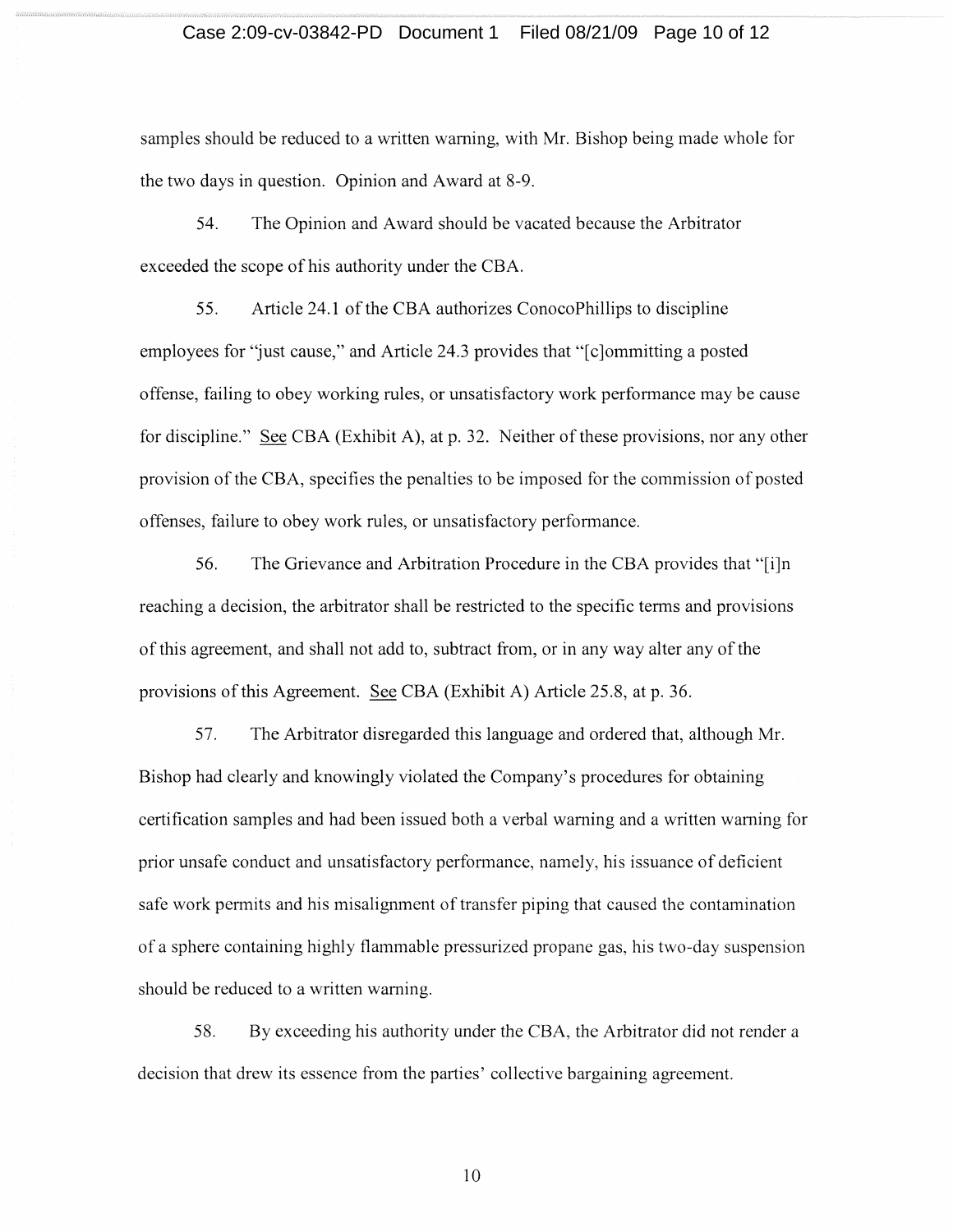# **CLAIM FOR RELIEF**

59. Plaintiff repeats and re-alleges paragraphs 1-58 as though fully set forth herein.

60. As a result of the foregoing, the Opinion and Award should be vacated and set aside on the grounds that:

of the CBA; a. the Arbitrator exceeded the authority granted him under the terms

> b. the Arbitrator acted in contravention of the tenns of the CBA;

c. The Arbitrator evidenced a manifest disregard of the tenns of the

CBA;

d. The Opinion and Award fails to draw its essence form the CBA;

and

e. the Award is based on an impermissible modification, addition to, variance, change, removal, or disregard and/or abolishment of the provisions of the CBA, in violation thereof.

61. Plaintiff has no adequate remedy at law, as only a judgment vacating the Arbitration Opinion and Award will provide Plaintiff with the relief required under these circumstances.

62. There has been no prior request for the relief sought herein.